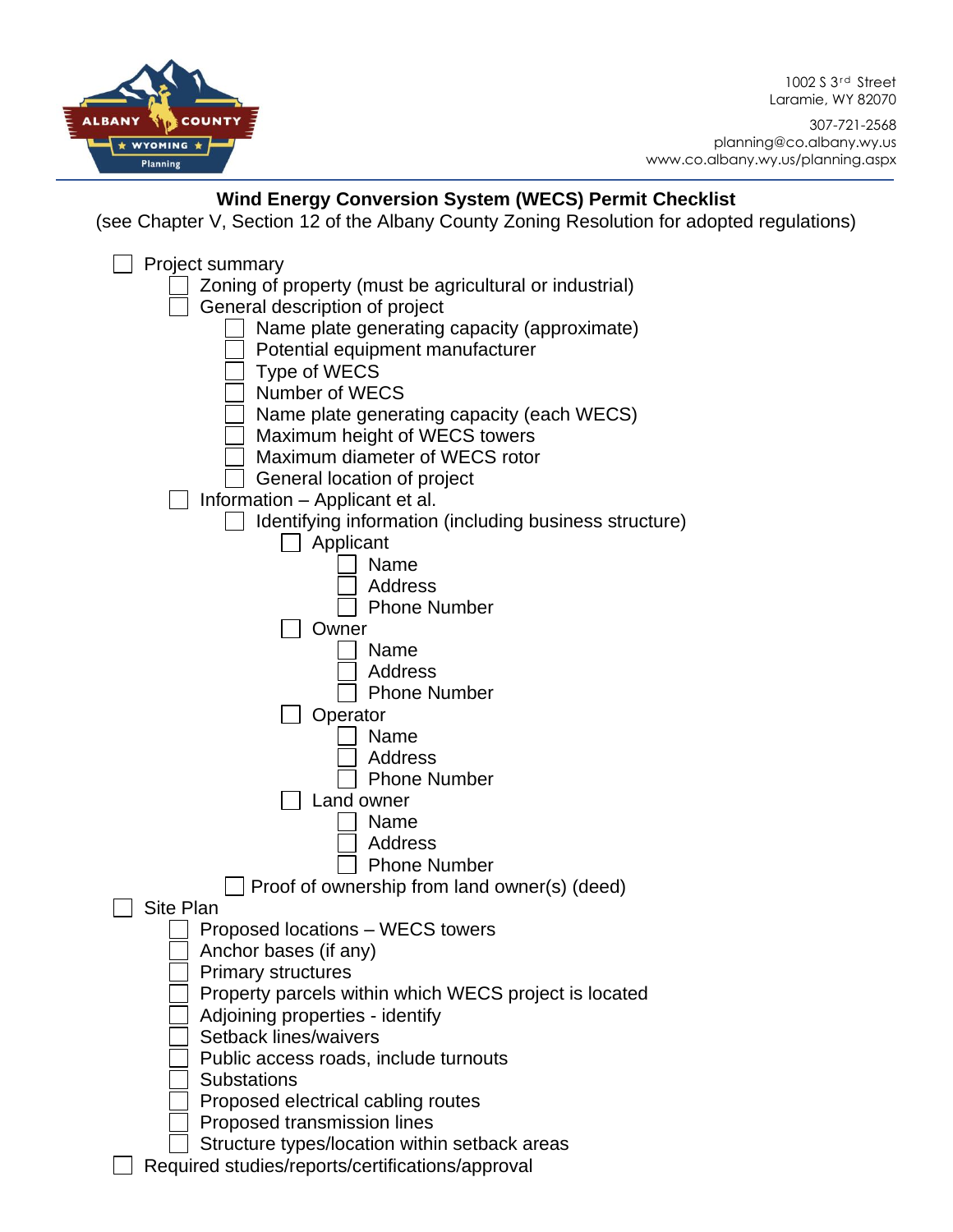| Letters of consent to construct - land owners                                                                                                    |  |
|--------------------------------------------------------------------------------------------------------------------------------------------------|--|
| Other required information                                                                                                                       |  |
|                                                                                                                                                  |  |
| Certified list of adjacent property owners (5 miles)                                                                                             |  |
| Notice requirements                                                                                                                              |  |
| Applicant must mail certified notice to property owners identified in the certified list                                                         |  |
| of adjacent property owners 14 days before the Planning and Zoning Commission                                                                    |  |
| meeting and 20 days before the Board of County Commissioners meetings, submit to                                                                 |  |
| the Planning Office a signed affidavit with copies of signed receipts 5 days prior to                                                            |  |
| meetings                                                                                                                                         |  |
| Planning Department publishes notice in local newspaper 14 days prior to the                                                                     |  |
| Planning and Zoning Meeting and 20 days before the Board of County Commissioners                                                                 |  |
| public hearing                                                                                                                                   |  |
| Applicant must post development sign visible from each public road abutting the                                                                  |  |
| proposed site 14 days prior to public hearing                                                                                                    |  |
| Applicant must provide notice to record owners or claimants of mineral rights by                                                                 |  |
| publication in the newspaper 14 days prior to public meetings before the Planning and<br>Zoning Commission and the Board of County Commissioners |  |
| Address in a narrative the following impacts                                                                                                     |  |
| Any Economic or Social impacts specified by public comment                                                                                       |  |
| Air quality, water quality, nuisances, soil disturbance, wildlife (if required) and cultural                                                     |  |
| resources (if required)                                                                                                                          |  |
| Design safety certification - professional engineer (post approval)                                                                              |  |
| Color of towers and blades                                                                                                                       |  |
| Noise (applicant understands requirements)                                                                                                       |  |
| Signage (only warning/emergency)                                                                                                                 |  |
| Warning signs (transformers and substations)                                                                                                     |  |
| Climb prevention design                                                                                                                          |  |
| Setbacks (calculated from nearest wind energy tower)                                                                                             |  |
| Primary structures – greater of .25 miles or 5.5 times tower height                                                                              |  |
| Third party (lines/towers) $-1.1$ times tower height<br>Property lines - 1.1 times tower height                                                  |  |
| Residential zoning – greater of .5 miles or 5.5 times tower height                                                                               |  |
| Municipality $-1$ mile                                                                                                                           |  |
| R.O.W. (I-80, 34, 130, 230, 287/30) - .25 miles                                                                                                  |  |
| Public roads/railroads - 1.1 times tower height                                                                                                  |  |
| State parks/wildlife refuges - .25 miles                                                                                                         |  |
| Public roads use                                                                                                                                 |  |
| Identify tentative haul routes                                                                                                                   |  |
| Access and utility crossing permits                                                                                                              |  |
| Traffic study of roads used to access the project                                                                                                |  |
| Additional studies - road impacts                                                                                                                |  |
| Long-term maintenance agreement                                                                                                                  |  |
| Contact out of county jurisdictions                                                                                                              |  |
| Pre-construction baseline survey (may be required)                                                                                               |  |